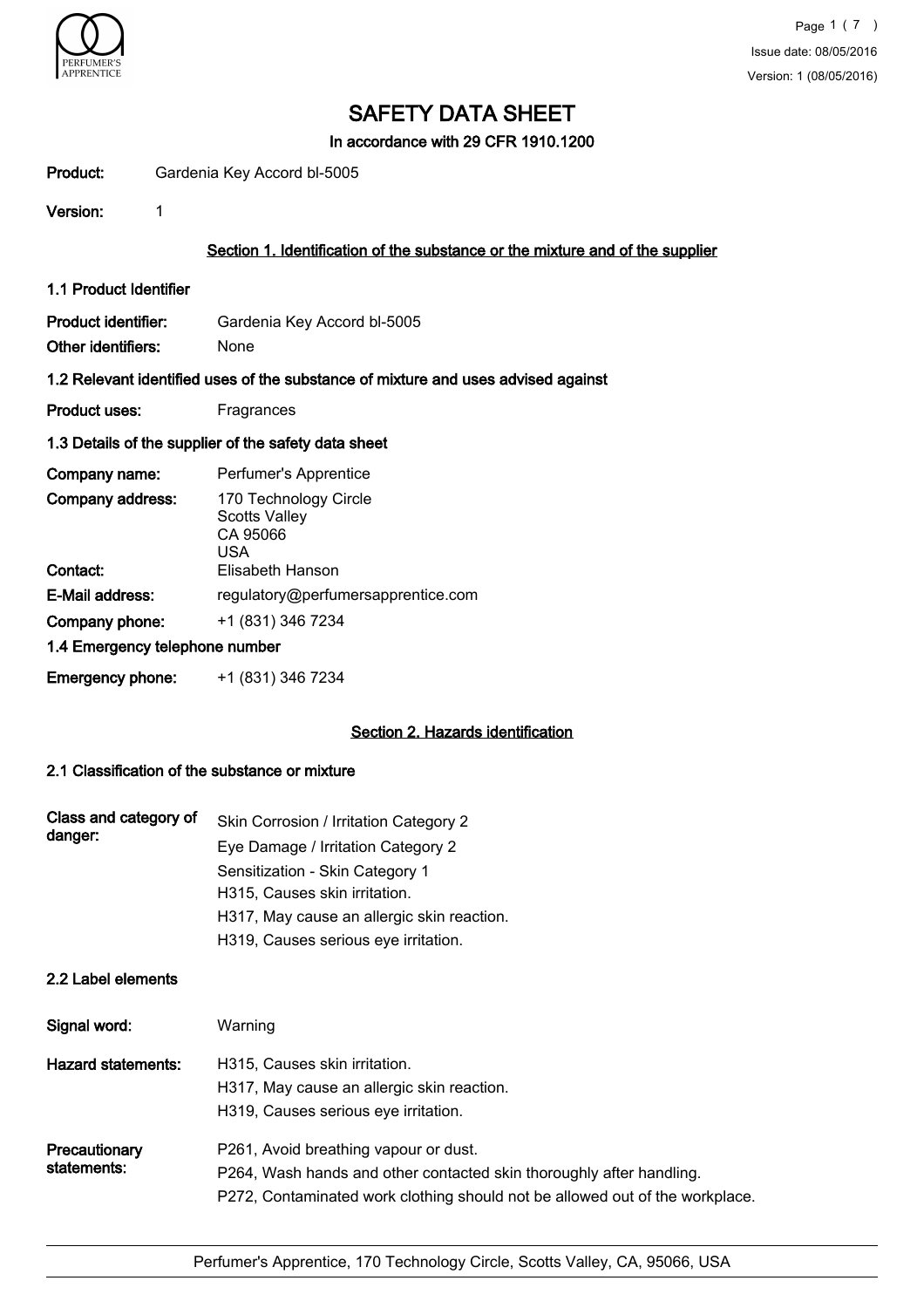

In accordance with 29 CFR 1910.1200

| Product: | Gardenia Key Accord bl-5005 |
|----------|-----------------------------|
|          |                             |

Version: 1

P280, Wear protective gloves/eye protection/face protection. P302/352, IF ON SKIN: Wash with plenty of soap and water. P305/351/338, IF IN EYES: Rinse cautiously with water for several minutes. Remove contact lenses, if present and easy to do. Continue rinsing. P333/313, If skin irritation or rash occurs: Get medical advice/attention.

P337/313, If eye irritation persists: Get medical advice/attention.

P362, Take off contaminated clothing and wash before reuse.

P501, Dispose of contents/container to approved disposal site, in accordance with local regulations.



Other hazards: None

Pictograms:

Section 3. Composition / information on ingredients

#### 3.2 Mixtures

#### Contains:

| Name                               | <b>CAS</b>    | <b>EC</b> | %          | <b>GHS Classification</b> |
|------------------------------------|---------------|-----------|------------|---------------------------|
| Phenethyl alcohol                  | $60 - 12 - 8$ | 200-456-2 | 50-100%    | ATO 4-EDI 2A;H302-H319    |
| Citronellyl acetate                | 150-84-5      | 205-775-0 | $10 - 20%$ | <b>SCI 2:H315</b>         |
| Piperonal                          | 120-57-0      | 204-409-7 | $5 - 10%$  | SS 1B:H317                |
| Phenylacetaldehyde dimethyl acetal | 101-48-4      | 202-945-6 | $5 - 10%$  | FL 4-EDI 2A;H227-H319     |
| 2-Methoxy-4-propylphenol           | 2785-87-7     | 220-499-0 | $1 - 5%$   | EDI 2A-SS 1B;H317-H319    |
| Methyl benzoate                    | $93 - 58 - 3$ | 202-259-7 | $1 - 5%$   | FL 4-ATO 4:H227-H302      |
| Ethyl vanillin                     | 121-32-4      | 204-464-7 | $1 - 5%$   | EDI 2B:H320               |

The exact percentage concentrations of components are being withheld as a trade secret.

#### Substances with Community workplace exposure limits, not listed above:

Not Applicable

#### Section 4. First-aid measures

## 4.1 Description of first aid measures

IF ON SKIN: Wash with plenty of soap and water.

IF IN EYES: Rinse cautiously with water for several minutes. Remove contact lenses, if present and easy to do. Continue rinsing.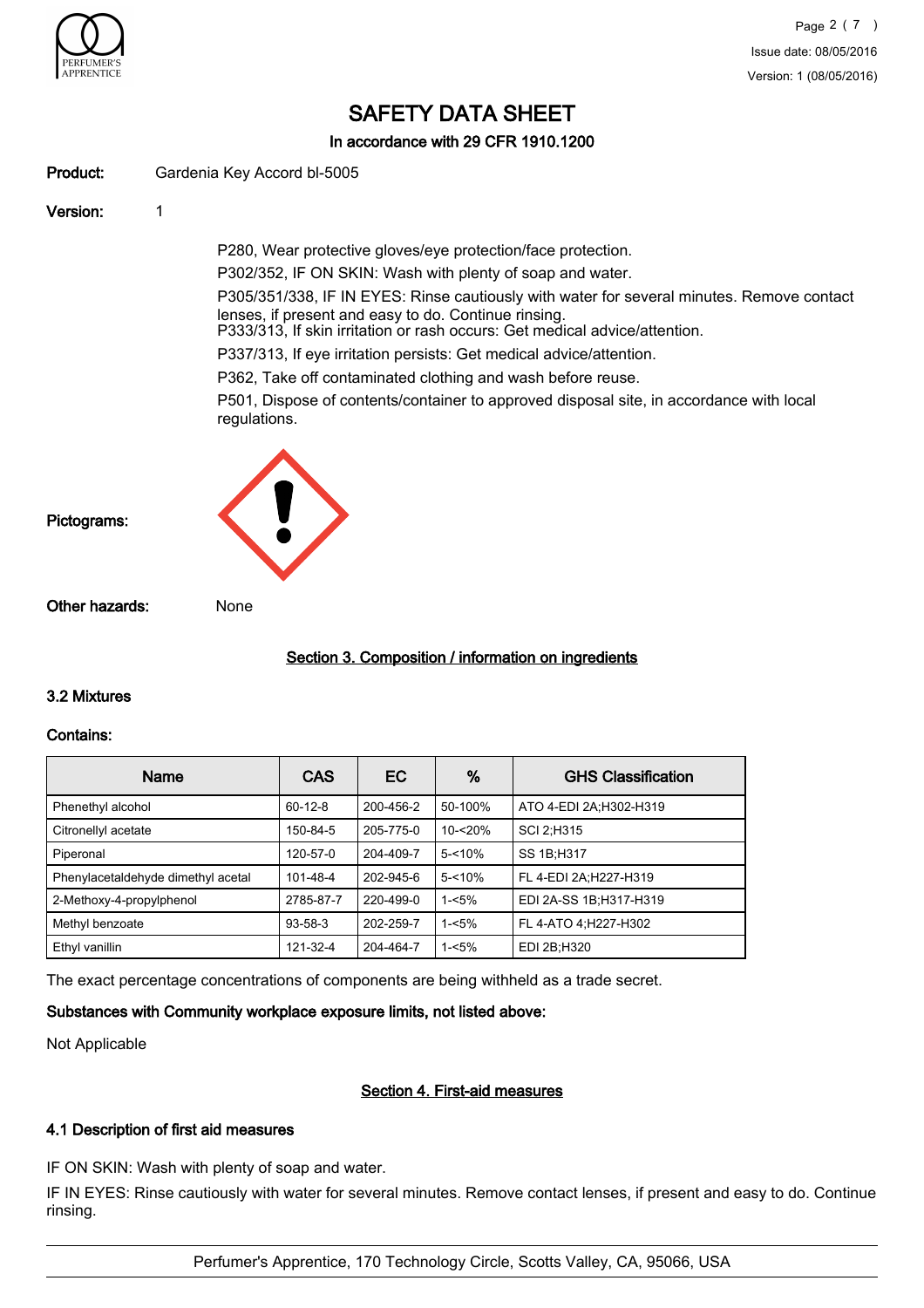

In accordance with 29 CFR 1910.1200

Product: Gardenia Key Accord bl-5005

Version: 1

## 4.2 Most important symptoms and effects, both acute and delayed

Causes skin irritation. May cause an allergic skin reaction. Causes serious eye irritation.

#### 4.3 Indication of any immediate medical attention and special treatment needed

None expected, see Section 4.1 for further information.

## SECTION 5: Firefighting measures

#### 5.1 Extinguishing media

Suitable media: Carbon dioxide, Dry chemical, Foam.

#### 5.2 Special hazards arising from the substance or mixture

In case of fire, may be liberated: Carbon monoxide, Unidentified organic compounds.

#### 5.3 Advice for fire fighters:

In case of insufficient ventilation, wear suitable respiratory equipment.

#### Section 6. Accidental release measures

#### 6.1 Personal precautions, protective equipment and emergency procedures:

Avoid inhalation. Avoid contact with skin and eyes. See protective measures under Section 7 and 8.

#### 6.2 Environmental precautions:

Keep away from drains, surface and ground water, and soil.

#### 6.3 Methods and material for containment and cleaning up:

Remove ignition sources. Provide adequate ventilation. Avoid excessive inhalation of vapours. Contain spillage immediately by use of sand or inert powder. Dispose of according to local regulations.

#### 6.4 Reference to other sections:

Also refer to sections 8 and 13.

#### Section 7. Handling and storage

#### 7.1 Precautions for safe handling:

Keep away from heat, sparks, open flames and hot surfaces. - No smoking. Use personal protective equipment as required. Use in accordance with good manufacturing and industrial hygiene practices. Use in areas with adequate ventilation Do not eat, drink or smoke when using this product.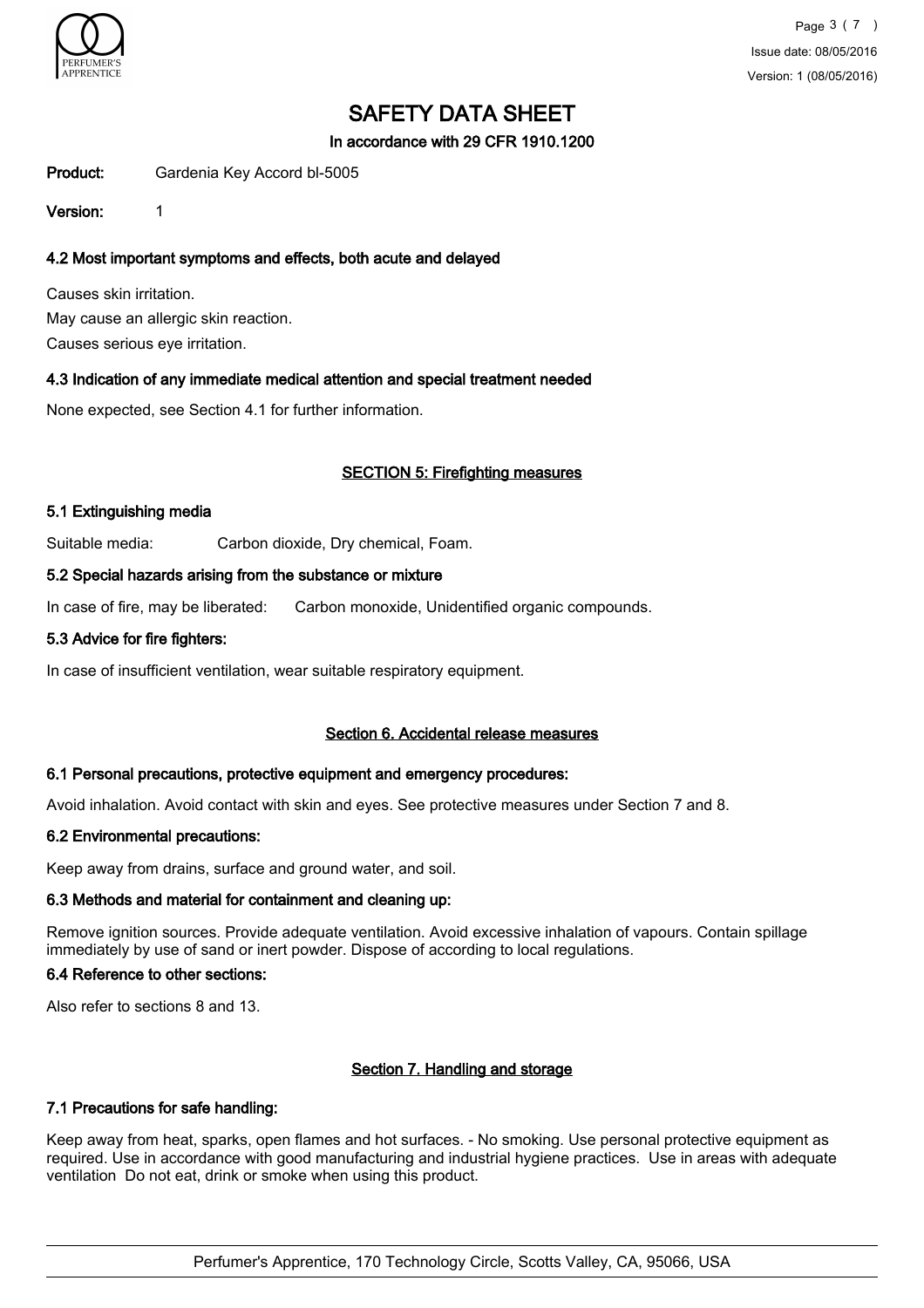

## In accordance with 29 CFR 1910.1200

Product: Gardenia Key Accord bl-5005

Version: 1

## 7.2 Conditions for safe storage, including any incompatibilities:

Store in a well-ventilated place. Keep container tightly closed. Keep cool. Ground/bond container and receiving equipment. Use explosion-proof electrical, ventilating and lighting equipment. Use only non-sparking tools. Take precautionary measures against static discharge.

## 7.3 Specific end use(s):

Fragrances: Use in accordance with good manufacturing and industrial hygiene practices.

#### Section 8. Exposure controls/personal protection

#### 8.1 Control parameters

Workplace exposure limits: Not Applicable

#### 8.2 Exposure Controls

## Eye / Skin Protection

Wear protective gloves/eye protection/face protection

#### Respiratory Protection

Under normal conditions of use and where adequate ventilation is available to prevent build up of excessive vapour, this material should not require special engineering controls. However, in conditions of high or prolonged use, or high temperature or other conditions which increase exposure, the following engineering controls can be used to minimise exposure to personnel: a) Increase ventilation of the area with local exhaust ventilation. b) Personnel can use an approved, appropriately fitted respirator with organic vapour cartridge or canisters and particulate filters. c) Use closed systems for transferring and processing this material.

Also refer to Sections 2 and 7.

## Section 9. Physical and chemical properties

#### 9.1 Information on basic physical and chemical properties

| Appearance:                    | Not determined |
|--------------------------------|----------------|
| Odour:                         | Not determined |
| pH:                            | Not determined |
| Initial boiling point / range: | Not determined |
| Flash point:                   | $>93.33$ °C    |
| Vapour pressure:               | Not determined |
| <b>Relative density:</b>       | Not determined |
| Solubility(ies):               | Not determined |
| 9.2 Other information:         | None available |

## Section 10. Stability and reactivity

#### 10.1 Reactivity:

Presents no significant reactivity hazard, by itself or in contact with water.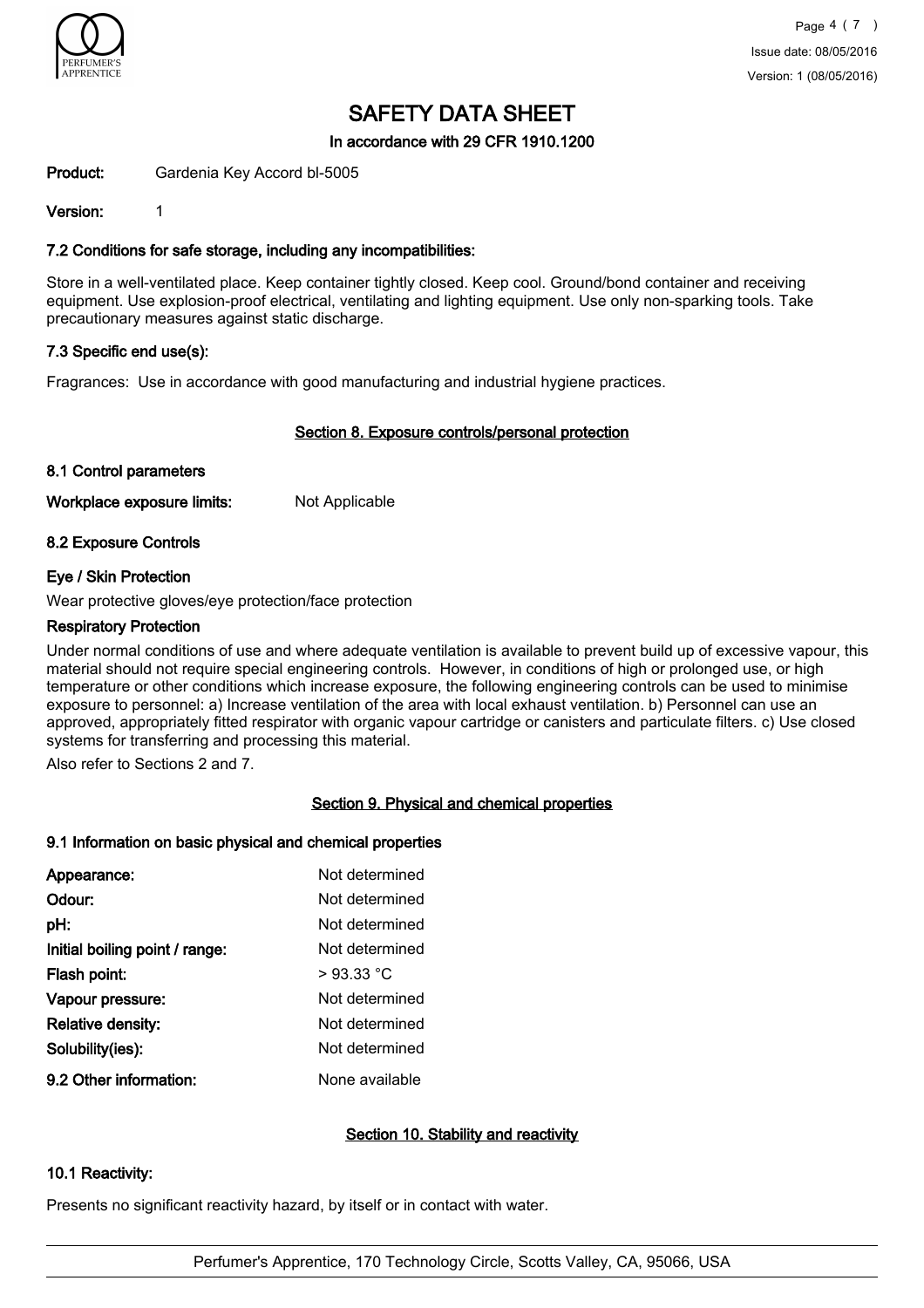

Page 5 ( 7 ) Issue date: 08/05/2016 Version: 1 (08/05/2016)

# SAFETY DATA SHEET

In accordance with 29 CFR 1910.1200

Product: Gardenia Key Accord bl-5005

Version: 1

10.2 Chemical stability:

Good stability under normal storage conditions.

## 10.3 Possibility of hazardous reactions:

Not expected under normal conditions of use.

#### 10.4 Conditions to avoid:

Avoid extreme heat.

## 10.5 Incompatible materials:

Avoid contact with strong acids, alkalis or oxidising agents.

#### 10.6 Hazardous decomposition products:

Not expected.

## Section 11. Toxicological information

#### 11.1 Information on toxicological effects

This mixture has not been tested as a whole for health effects. The health effects have been calculated using the methods outlined in 29 CFR 1910.1200.

Causes skin irritation.

May cause an allergic skin reaction.

Causes serious eye irritation.

| Assumed Toxicity Value (LD50 or ATE) for Acute Oral Toxicity:       | 2244          |
|---------------------------------------------------------------------|---------------|
| Assumed Toxicity Value (LD50 or ATE) for Acute Dermal Toxicity:     | 5000          |
| Assumed Toxicity Value (LC50 or ATE) for Acute Inhalation Toxicity: | Not Available |
| <b>Inhalation Route:</b>                                            | Not Available |

## Information about hazardous ingredients in the mixture

| Ingredient        | <b>CAS</b>    | EC        | LD50/ATE Oral | LD50/ATE<br>Dermal | LC50/ATE<br><b>Inhalation</b> | LC50 Route    |
|-------------------|---------------|-----------|---------------|--------------------|-------------------------------|---------------|
| Methyl benzoate   | $93 - 58 - 3$ | 202-259-7 | 1300          | Not available      | Not available                 | Not available |
| Phenethyl alcohol | $60 - 12 - 8$ | 200-456-2 | 1610          | 2500               | Not available                 | Not available |

Refer to Sections 2 and 3 for additional information.

## Section 12. Ecological information

#### 12.1 Toxicity:

Harmful to aquatic life with long lasting effects.

12.2 Persistence and degradability: Not available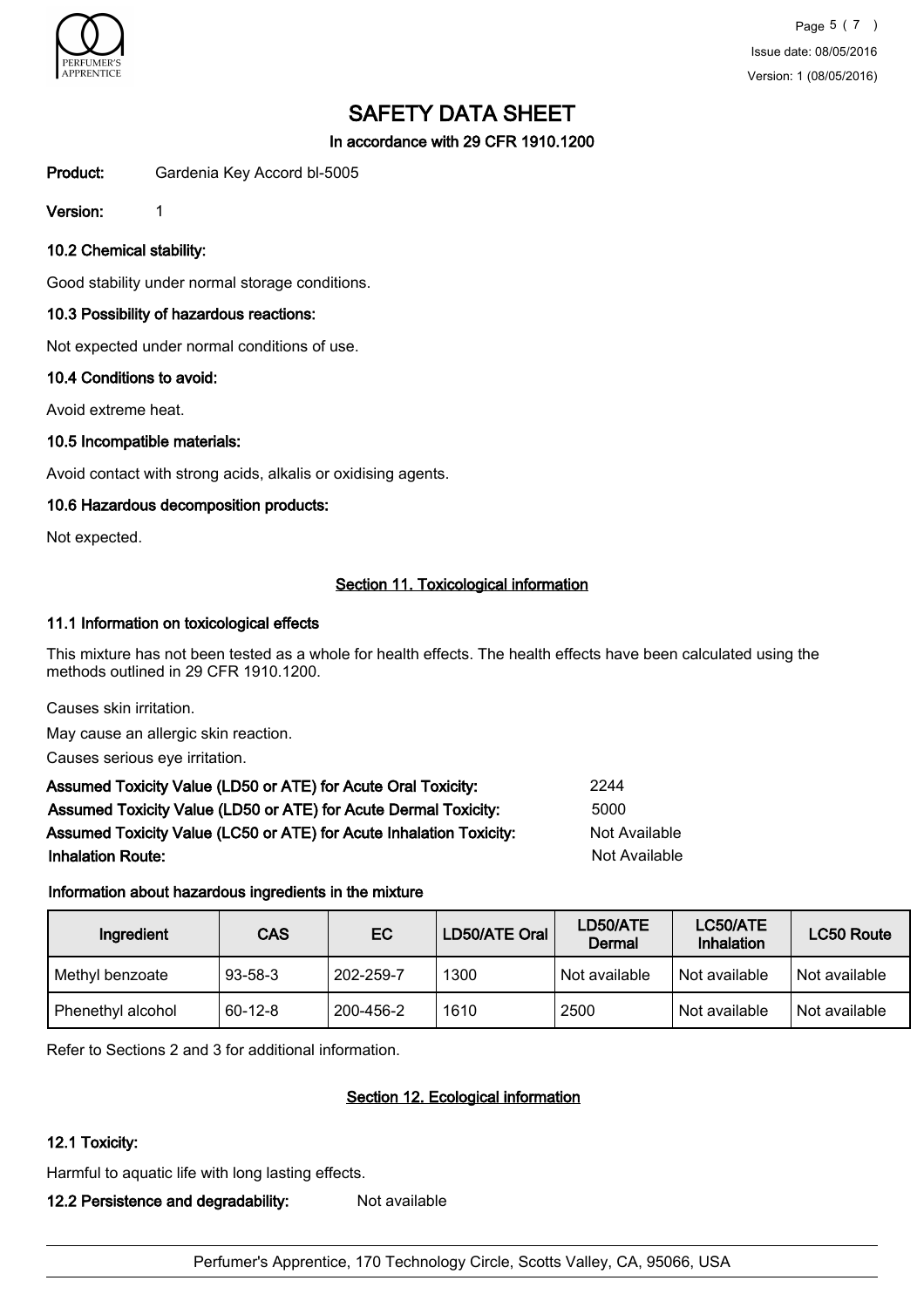

#### In accordance with 29 CFR 1910.1200

| Product: | Gardenia Key Accord bl-5005 |
|----------|-----------------------------|
|          |                             |

Version: 1

- 12.3 Bioaccumulative potential: Not available
- 12.4 Mobility in soil: Not available

#### 12.5 Results of PBT and vPvB assessment:

This substance does not meet the PBT/vPvB criteria of REACH, annex XIII.

12.6 Other adverse effects: Not available

## Section 13. Disposal considerations

#### 13.1 Waste treatment methods:

Dispose of in accordance with local regulations. Avoid disposing into drainage systems and into the environment. Empty containers should be taken to an approved waste handling site for recycling or disposal.

## Section 14. Transport information

| 14.1 UN number:                    | Not classified                              |
|------------------------------------|---------------------------------------------|
| 14.2 UN Proper Shipping Name:      | Not classified                              |
| 14.3 Transport hazard class(es):   | Not classified                              |
| Sub Risk:                          | Not classified                              |
| 14.4. Packing Group:               | Not classified                              |
| 14.5 Environmental hazards:        | Not environmentally hazardous for transport |
| 14.6 Special precautions for user: | None additional                             |

#### 14.7 Transport in bulk according to Annex II of MARPOL73/78 and the IBC Code:

Not classified

## Section 15. Regulatory information

#### 15.1 Safety, health and environmental regulations/legislation specific for the substance or mixture

None additional

#### 15.2 Chemical Safety Assessment

A Chemical Safety Assessment has not been carried out for this product.

## Section 16. Other information

| <b>Concentration % Limits:</b>  | SCI 2=83.33% EDI 2=16.95% SS 1=14.29% |
|---------------------------------|---------------------------------------|
| <b>Total Fractional Values:</b> | SCI 2=1.20 EDI 2=5.90 SS 1=7.00       |
| Key to revisions:               |                                       |
| Not applicable                  |                                       |
| Key to abbreviations:           |                                       |